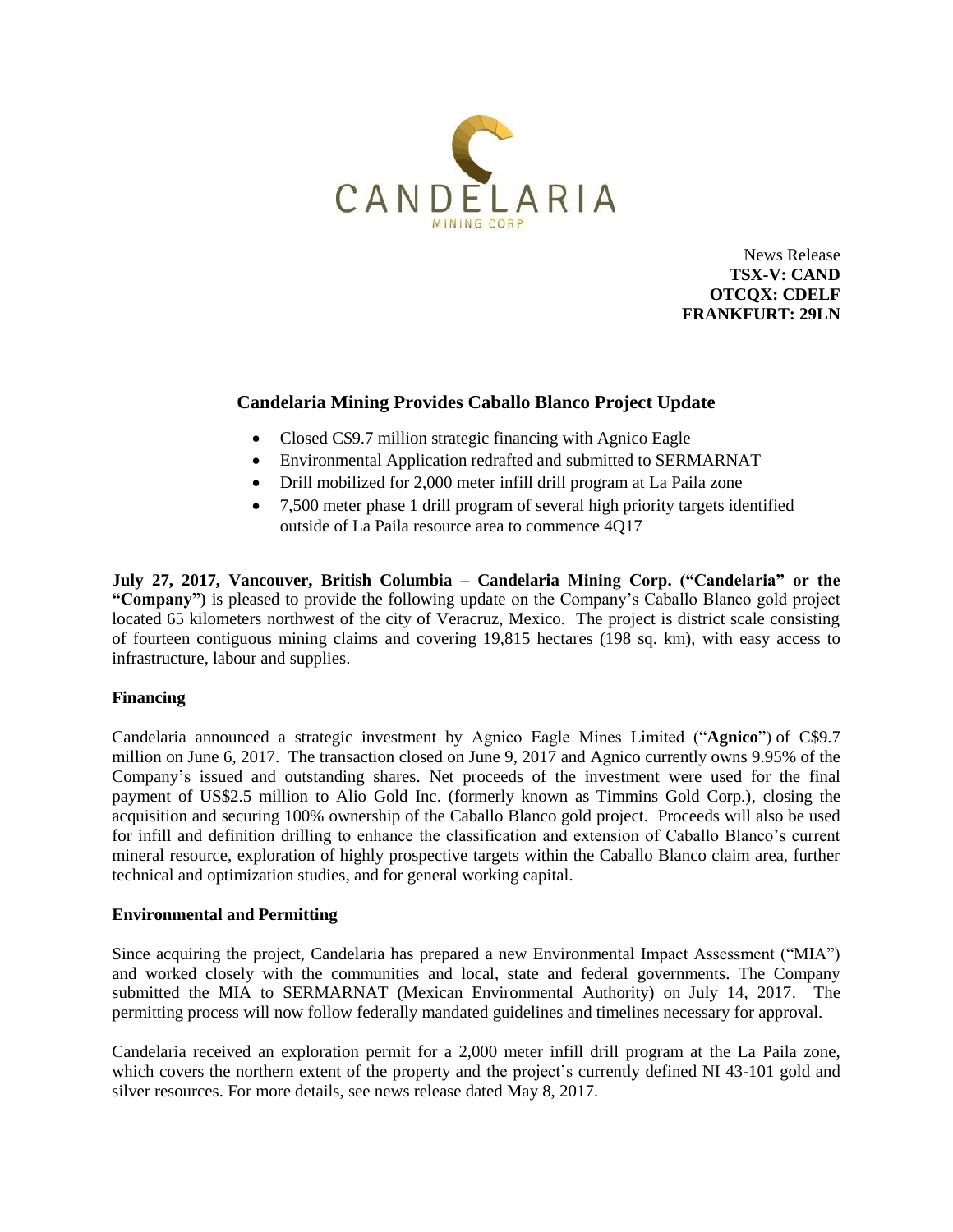Exploration permits for a 7,500 meter Phase I drilling program of new targets at the Highway, Las Cuevas and Las Banderas zones are being prepared and will be submitted in the near future, which will enable the Company to carry out its phase I drill program as described below.

### **Exploration**

Candelaria has mobilized a drill rig and initiated drilling on a 2,000 meter program of infill drilling at La Paila zone. A total of seven (7) holes are planned in this area which will seek to confirm the resource model and provide tighter drill spacing in some areas of the resource.

Upon permitting success for its 7,500 meter Phase I drill program, the Company will mobilize rigs to commence exploration of the Highway, Las Cuevas, Bandera Norte and Bandera Sur targets. The Company identified these targets as high priority following a detailed sampling program based on results from extensive geochemical, IP resistivity and geophysical studies. The results of these studies show very similar characteristics and correlations to those of the La Paila resource. A map of priority targets can be viewed at the following link:

[http://candelariamining.com/images/projects/Caballo/CAND-Caballo-Blanco-Targets-Map-](http://candelariamining.com/images/projects/Caballo/CAND-Caballo-Blanco-Targets-Map-26Jul17_L.jpg)[26Jul17\\_L.jpg](http://candelariamining.com/images/projects/Caballo/CAND-Caballo-Blanco-Targets-Map-26Jul17_L.jpg)

### **Technical Studies**

Numerous technical studies will be undertaken to advance the Caballo Blanco gold project. These include, but are not limited to, additional metallurgical test work, re-design of the conceptual pit, resource update, water supply studies and ore and waste rock characteristic studies.

#### **Corporate Matters**

Candelaria recently strengthened its senior management team with the appointment of Curtis Turner to the position of Chief Executive Officer ("CEO") and a member of the Board of Directors. Mr. Turner has significant experience in Mexico having previously held a senior management position at Argonaut Gold Inc., where he was a key member of the team that successfully completed four acquisitions totaling over \$700 million and oversaw permitting processes and technical work.

Mr. Turner commented, "I am familiar with the mining, legal, social and environmental aspects of operating in Mexico and I'm excited by the opportunities that are ahead for Candelaria. I have been working with the Company for several months as an advisor prior to accepting the position of CEO and have been impressed by the quality of the Caballo Blanco project and numerous exploration targets on the property. A good core group of people exist in the Company to provide a solid foundation. In addition, the key elements and supports are in place to bring this project forward for permitting as well as advancement on the technical front. I look forward to working with the team as we continue to grow this company and provide benefits to the local communities in the region and the shareholders of Candelaria."

#### **Upcoming Catalysts for 2017**

- 1) Environmental Permitting
- 2) Exploration results from the 2,000 meter infill drill program
- 3) Exploration permits for the 7,500 meter Phase I drill program
- 4) Initial exploration results from the 7,500 meter Phase I drill program of the new Highway, Las Cuevas, Bandera Norte and Bandera Sur zones.